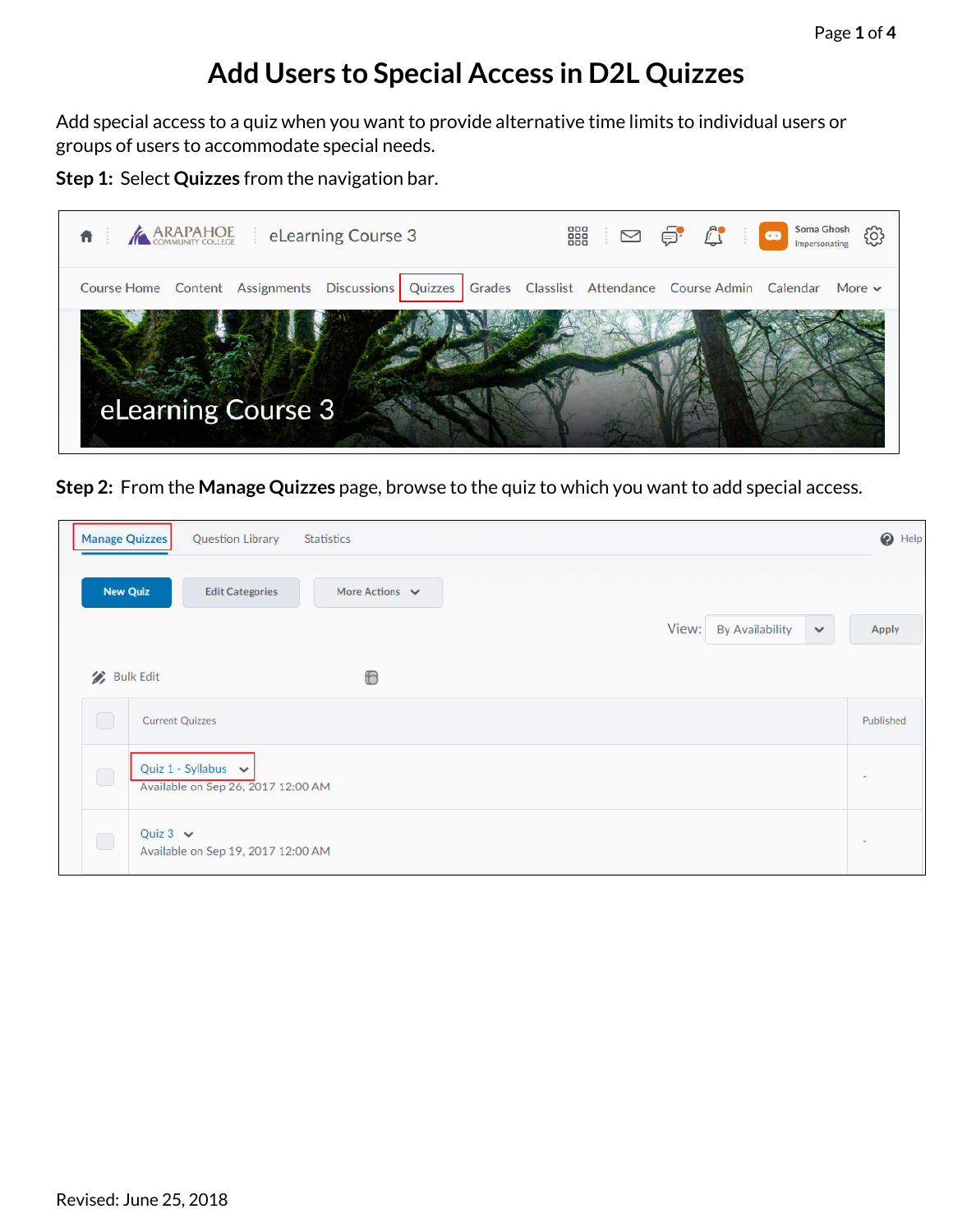| Edit Quiz - Quiz 1 - Syllabus - |                     |            |                   |                         |                      |  |  |
|---------------------------------|---------------------|------------|-------------------|-------------------------|----------------------|--|--|
| <b>Properties</b>               | <b>Restrictions</b> | Assessment | <b>Objectives</b> | <b>Submission Views</b> | <b>Reports Setup</b> |  |  |
| General<br>Name*                |                     |            |                   |                         |                      |  |  |
| Quiz 1 - Syllabus               |                     |            |                   |                         |                      |  |  |

**Step 4:** Scroll down to the **Special Access** section. Select the desired type of access, then select **Add Users to Special Access.**

| <b>Special Access</b>                                 |                |  |  |  |  |  |
|-------------------------------------------------------|----------------|--|--|--|--|--|
| <b>Type of Access</b>                                 |                |  |  |  |  |  |
| Allow selected users special access to this quiz      |                |  |  |  |  |  |
| Allow only users with special access to see this quiz |                |  |  |  |  |  |
| <b>Add Users to Special Access</b>                    |                |  |  |  |  |  |
|                                                       |                |  |  |  |  |  |
|                                                       |                |  |  |  |  |  |
| <b>Save and Close</b>                                 | Cancel<br>Save |  |  |  |  |  |

**Note:** There are two types of special access:

- **Allow selected users special access to this quiz:** Lets you assign an alternative time restriction for specific users.
- **Allow only users with special access to see this quiz:** Restricts **access** to a quiz to specified users.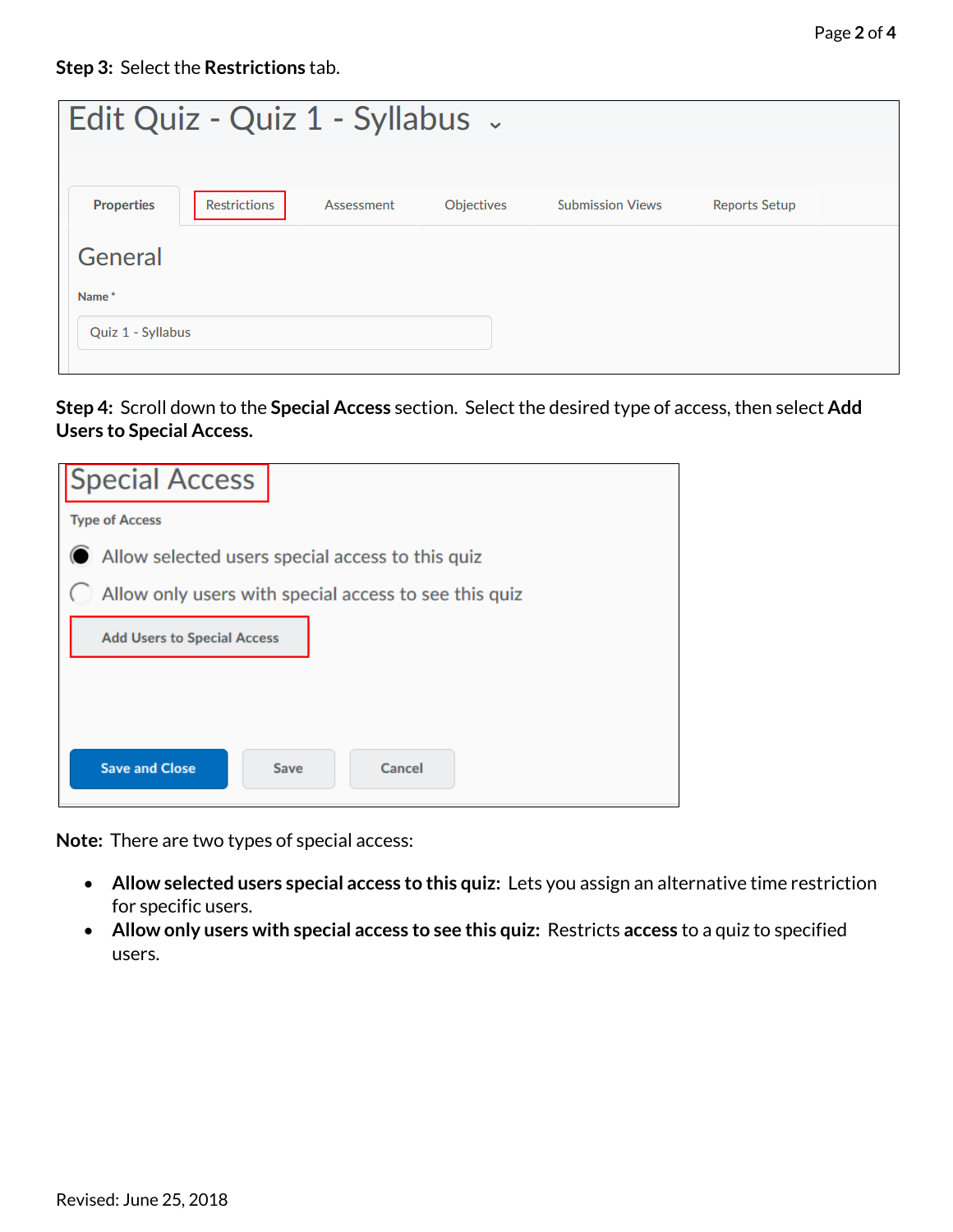**Step 5:** In the Users section, select the course participants to which you want the special access to apply. When you are finished, select **Add Special Access.**

|              | <b>Users</b>                                |  |  |  |  |
|--------------|---------------------------------------------|--|--|--|--|
| View By:     | User<br>Apply<br>$\checkmark$               |  |  |  |  |
| Search For   | <b>Show Search Options</b><br>₽             |  |  |  |  |
| More         |                                             |  |  |  |  |
| ◯            | First Name . Last Name, Id                  |  |  |  |  |
| $\checkmark$ | ACC Student 27 (Id: student27)<br>$\bullet$ |  |  |  |  |
| $\Box$       | ACC Student28 (Id: student28)               |  |  |  |  |
| $\bigcirc$   | ACC Student290 (Id: student290)             |  |  |  |  |
| à.           | ACC DesignerIV (Id: DesignerIV)             |  |  |  |  |
|              | <b>Add Special Access</b><br>Cancel         |  |  |  |  |

**Step 6:** Scroll down to the **Special Access** section and select the pencil icon to edit special access for the student.